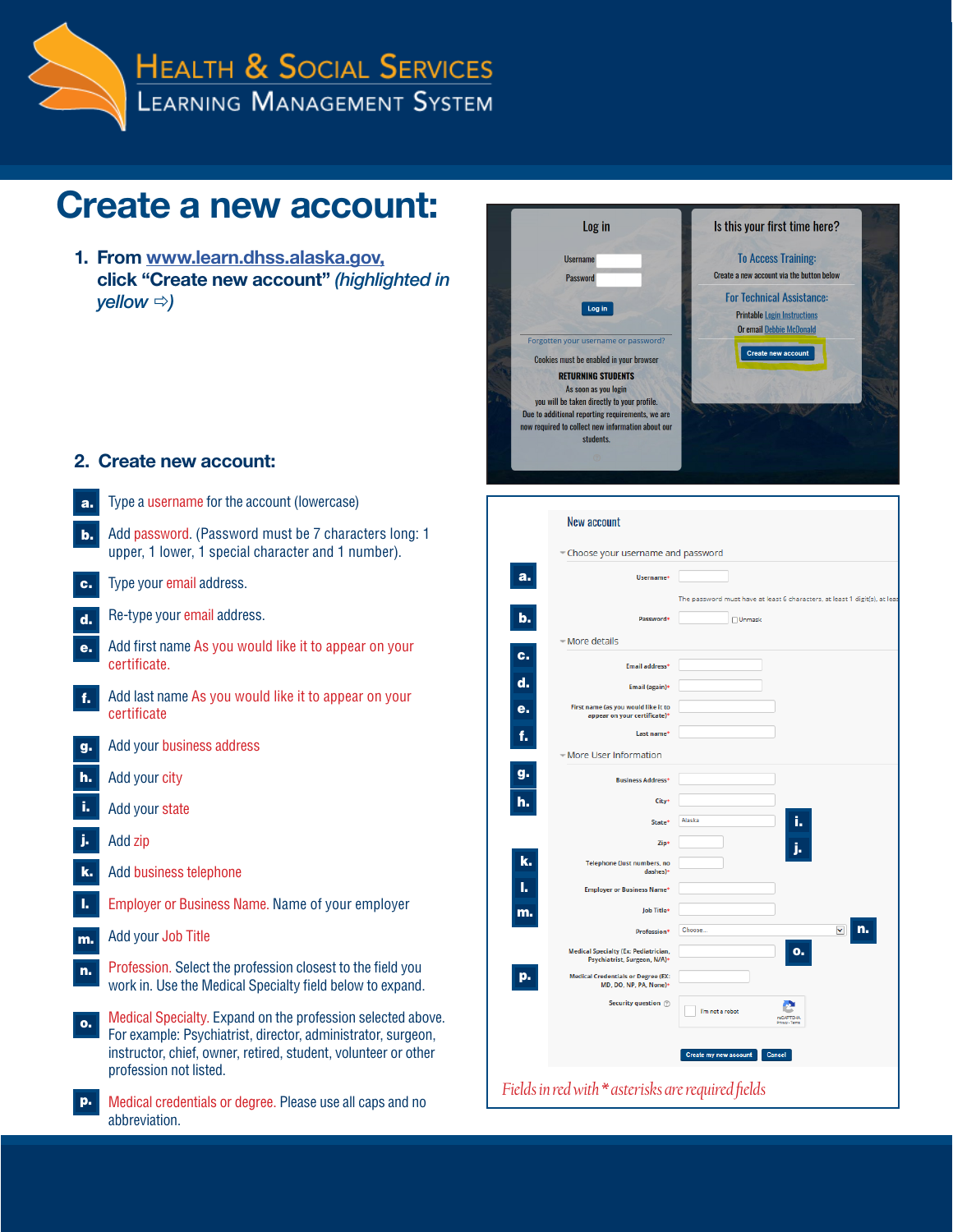- 3. Confirm your identity:
	- a. Click continue on the next screen, button is at the bottom of the screen:



b. Check your email account. An email confirming your account will be emailed to the address you entered into the system. Click on the hyperlink included in the email as shown below. If you do not receive an email within 3 minutes, please check your spam, trash and junk folder. Assistance: [debbie.mcdonald@alaska.gov](mailto:debbie.mcdonald@alaska.gov
)



## Access the training:

Once you have logged into the site follow three easy steps to access the training



Make sure you are on the Home screen<br>by clicking the logo in the upper-left<br>hand side of the screen: